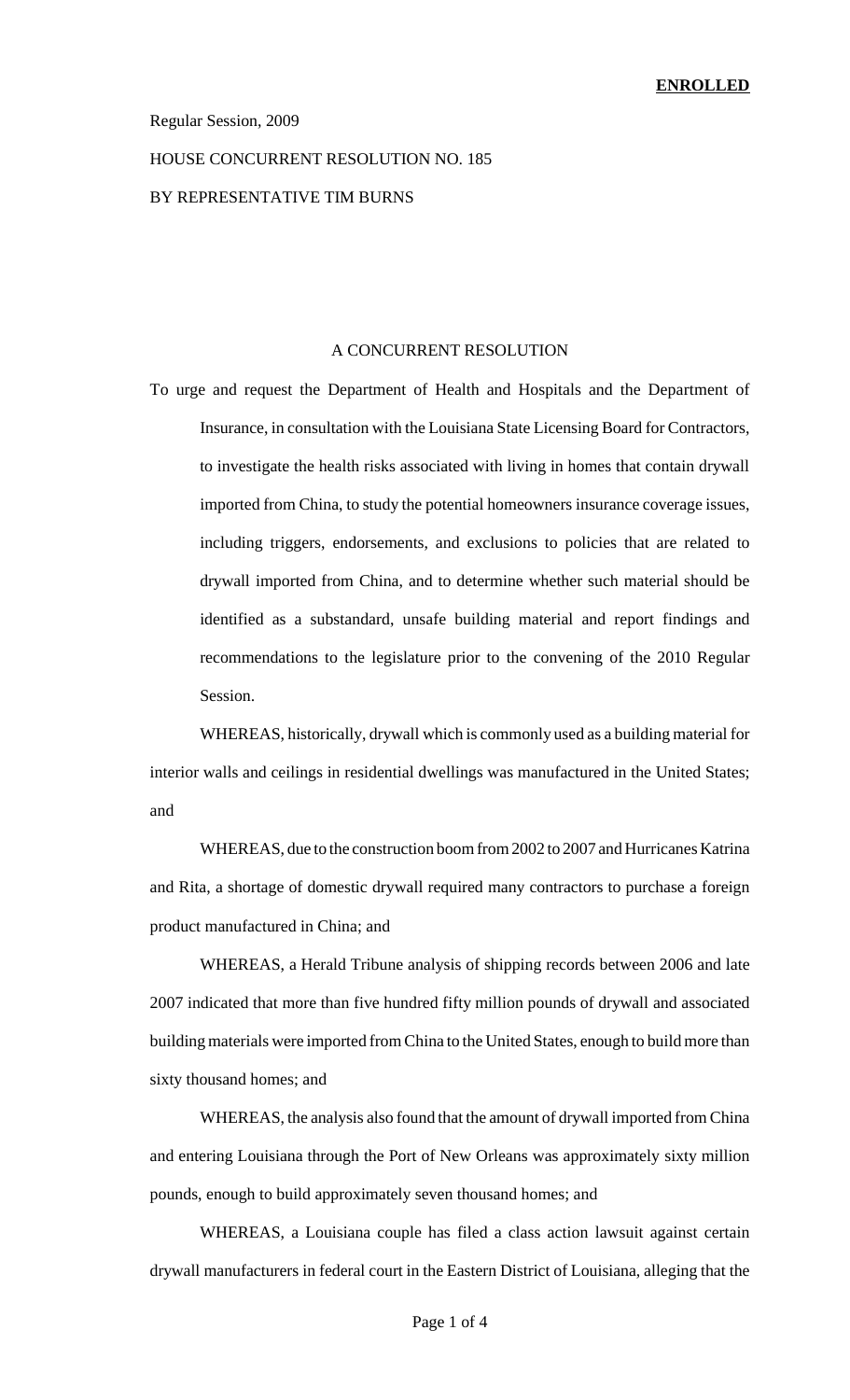wall board in their home began emitting a "rotten egg" odor which caused respiratory problems and corroding electrical equipment; and

WHEREAS, reports from various media outlets indicate that drywall imported from China was also used as a building material in homes located in at least ten other states, including Florida, Georgia, Mississippi, North Carolina, South Carolina, Texas, and Virginia; and

WHEREAS, the Florida Department of Health tested drywall imported from China and discovered that it contained potentially hazardous levels of strontium sulfide, a material that can emit corrosive gases when exposed to moisture and humidity; and

WHEREAS, emissions from drywall imported from China and installed into homes have caused substantial safety hazards to the structures, including corrosion in electrical wiring, which can result in a fire hazard, failure of air conditioning units, and the failure of other household electrical products; and

WHEREAS, preliminary testing shows that drywall may be responsible for certain health hazards, and reports from occupants of homes containing this foreign product indicate that odors emitted from the materials are unbearable and essentially render their homes uninhabitable; and

WHEREAS, the Department of Health and Hospitals should investigate the potential hazardous effects that drywall imported from China may have on the health of occupants of a home containing such materials; specifically, determining whether the gases that are emitted from this foreign drywall pose any health risk to the occupants of the home; and

WHEREAS, most homeowners insurance policies provide broad coverage for property damage to the insured premises and as such many property owners will rely on their homeowners policies to provide coverage for problems in their homes that result from drywall imported from China; and

WHEREAS, many homeowners insurance policies exclude coverage for the following: wear and tear, marring, and deterioration; inherent vice, latent defect, and mechanical breakdown; smog, rust, mold, and wet or dry rot; release, discharge or dispersal of contaminants or pollutants; and settling, cracking, shrinking, bulging, or expansion of walls, floors, or ceilings; and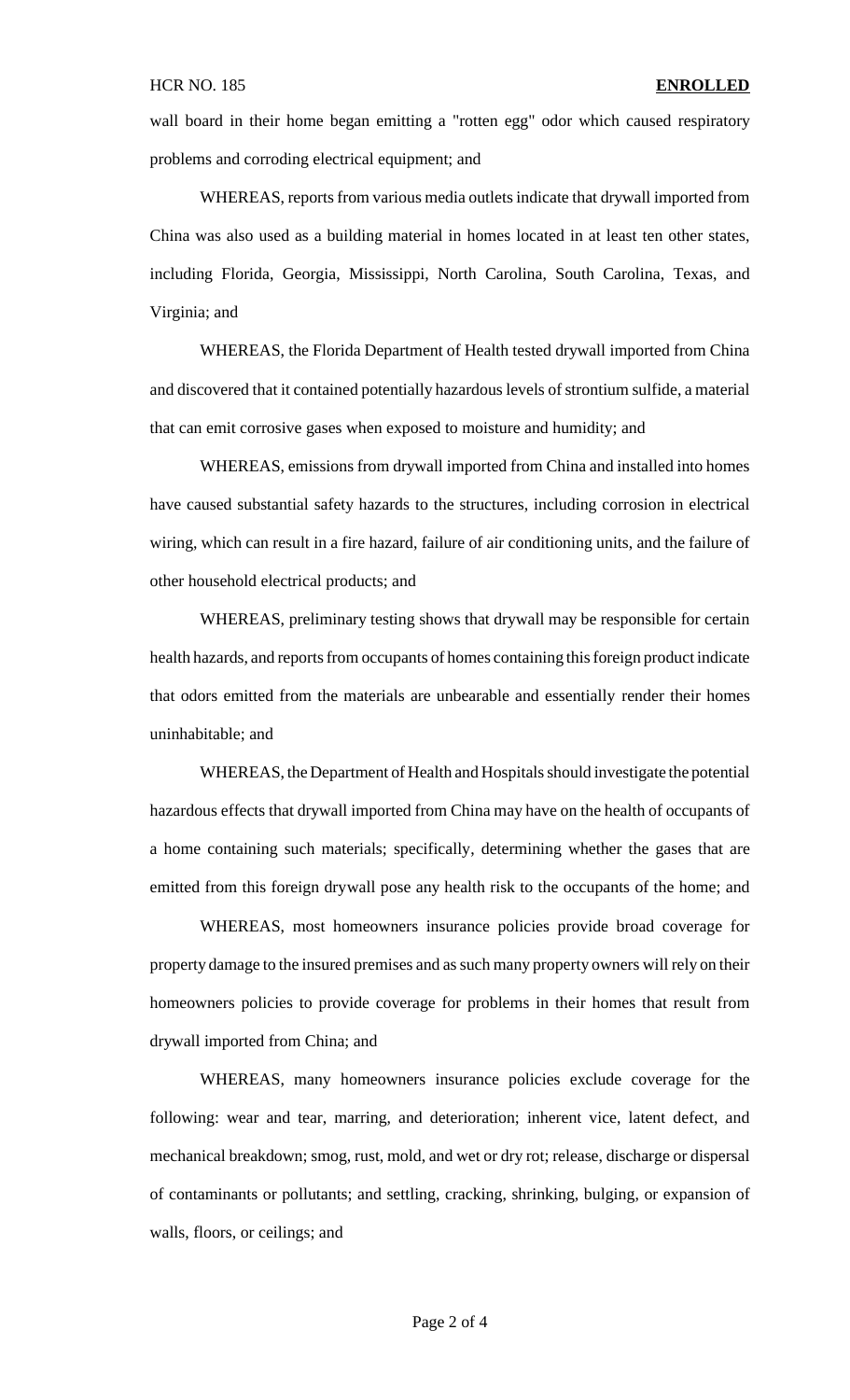WHEREAS, the study should investigate whether the liability coverage exclusions applicable to pollution and construction defects are interpreted by Louisiana homeowners insurers as prohibiting recovery for problems arising from drywall imported from China; and

WHEREAS, the Department of Insurance should study the potential homeowners insurance coverage issues, including triggers, endorsements, and exclusions that may restrict or prohibit recovery in claims instituted to address problems in homes that contain drywall imported from China; and

WHEREAS, in Louisiana there are presently no mandatory product-safety standards for drywall; and

WHEREAS, the Louisiana State Licensing Board for Contractors should participate by providing information and offering recommendations on the following: whether there is a need to prohibit the use of such materials; whether contractors should be required to disclose to the public the use of such materials; and whether there should be a warning issued to consumers about the potential risks associated with the use of such materials; and

WHEREAS, the Louisiana State Licensing Board for Contractors should offer information and recommendations on establishing an unacceptable percentage of organic compounds by weight which would constitute a defective product and therefore qualify as a substandard building material that could potentially pose a hazard to the construction of the home and the safety of its occupants; and

WHEREAS, the Louisiana State Licensing Board for Contractors should offer information and technical insight into the use of available measures to ensure that the costs of homeowner assistance efforts are borne by the drywall manufacturers in China that produced and distributed the hazardous materials and their subsidiaries in the United States and not the taxpayers of Louisiana; and

WHEREAS, the use of drywall imported from China in residential dwellings of Louisiana serves to defraud home builders, threaten the safety of the occupants of those homes, undermine the public's trust in the quality of products used in the construction of their homes, and negatively impact the resale value of these homes.

THEREFORE, BE IT RESOLVED that the Legislature of Louisiana does hereby urge and request the Department of Health and Hospitals and the Department of Insurance, in consultation with the Louisiana State Licensing Board for Contractors, to investigate the